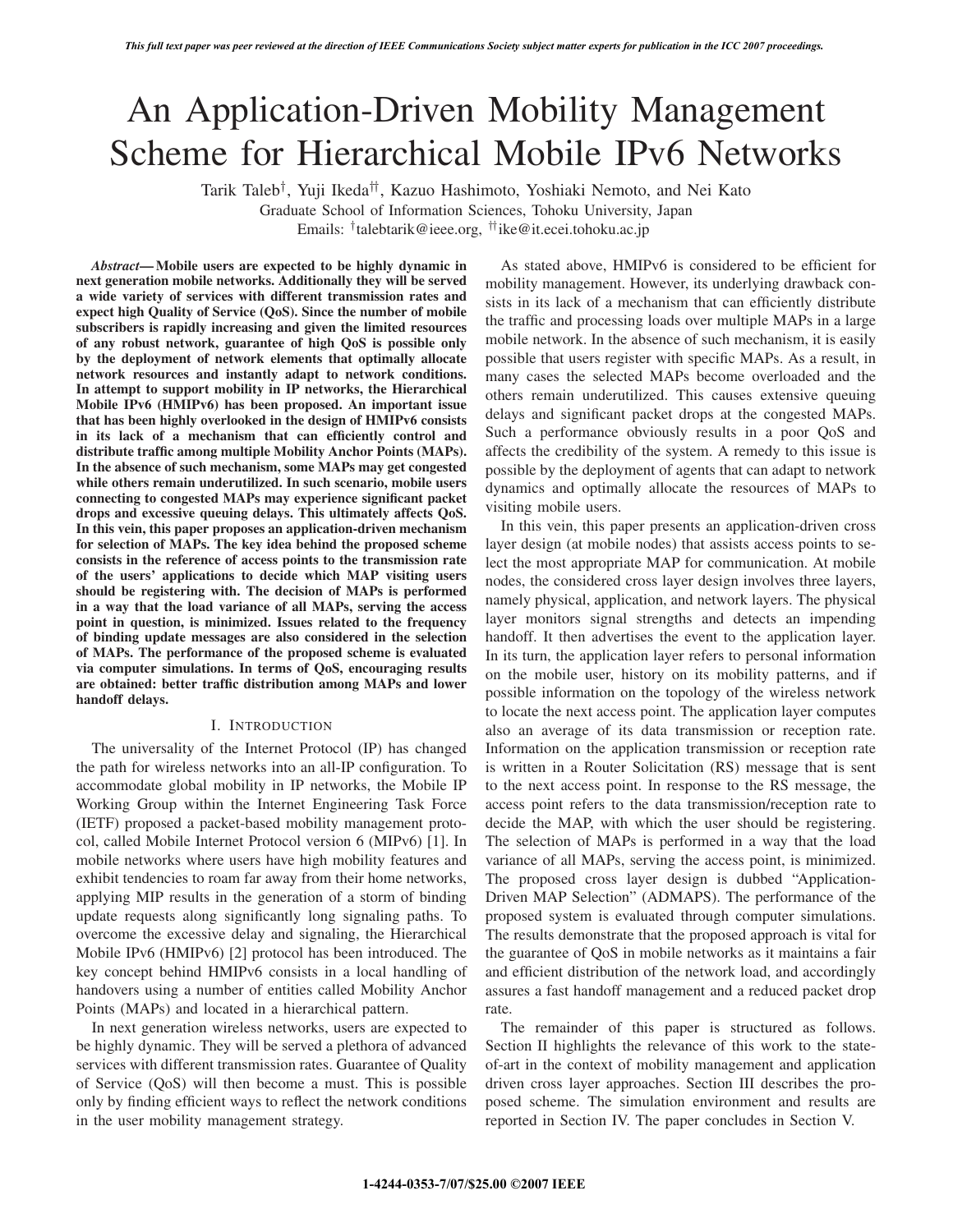#### II. RELATED WORK

The MIP protocol has been the focus of extensive research work since its standardization. The main post-standard improvement that has been devised to improve the performance of MIP in mobile networks consists in the adoption of hierarchical management strategies using local agents. These agents, referred to as MAPs in HMIPv6, play a key role in the mobility management of MNs in local domains. While most of the strategies proposed earlier in the literature attempt to solve the macro-mobility issues, to reduce the binding update traffic by localizing handoff signaling, and to provide fast transition performance, they have created a complex landscape for network traffic management. Indeed, in large networks with multiple local agents, some agents are overly overloaded with traffic and consequently exhibit higher packet delivery delays, while others are underutilized. To tackle this issue, an efficient management strategy of the load of local agents is required. Based on this strategy, mobile users residing in hierarchical mobile networks should be able to select the most appropriate agent for communication based on the current resources utilization of agents.

In this regard, Pyo *et al*. propose a dynamic and distributed domain-based mobility management scheme [4]. In this scheme, a group of Access Routers (ARs) forms a domain. A "*domain list*" indicating the ARs that belong to the same domain is stored at each AR. Mobile nodes residing in a given domain maintains that *domain list*. If a mobile node changes its point of attachment to a new AR within a different domain, the node then updates its *domain list* to that of the new AR and the latter serves as a MAP for the node. Ma *et al*. propose another dynamic hierarchical mobility management scheme for mobile networks [5]. In the proposed scheme, when a mobile host connects to a new subnet via a new AR, the new AR notifies the new Care-of-Address (CoA) of the host to the previous AR. The new AR serves then as a new location management hierarchical level for the node. One major drawback of the two schemes is that they both deliver packets to users via multiple levels of ARs, a fact that leads to long packet delivery delays and congestion of the selected ARs with redundant traffic. One possible solution to this issue is to reduce the size of subnet domains. However, this would lead to frequent inter-domain handoffs and consequently excessive binding update cost.

Another approach to solve mobility management in HMIPv6 is possible by referring to the mobility pattern of users. In [6], users are classified based on their velocity. Users receive thresholds from the network and compare their velocity to those thresholds. Users with velocity exceeding the propagated thresholds simply register with higher levels of the MAP hierarchies. While this idea is straightforward, it still does not solve the issues of traffic distribution among MAPs. Indeed, in case all users have the same feature of mobility, they end up by registering with same MAPs. This will intuitively overload the selected MAPs with traffic whereas other MAPs remain underutilized. As a solution, the authors recently proposed a dynamic and efficient technique to select

the most appropriate MAP with the lightest traffic load for communications [7]. The key idea behind this MAP selection is to use the exponential moving average value to predict the transition tendency of the MAP load. Information on load transition is notified to access routers via the transmission of MAP option messages. Using this information, ARs assign the MAP with the lightest load and low transition tendency to visiting MNs. The proposed selection scheme is referred to as "Dynamic and Efficient MAP Selection" (DEMAPS) throughout this paper. In contrast to the aforesaid schemes, in this paper we consider an application driven cross layer approach for an efficient management of traffic over mobile networks with multiple MAPs.

The considered cross layer is non-generic in its nature. Traditional non-generic cross layer approaches focused on joint optimization of the physical layer and data link layer or focused on optimizing the working of a single layer, e.g., adapting one layer to the characteristics of another either in a bottom-up or top-down fashion. However, recent researches have considered the inclusion of the application layer in the cross layer optimization [8]–[10]. Most of these applicationdriven cross layer approaches either force the access points to adapt their transmission strategies to the user perceived quality and their power consumption, or request end-terminals to dynamically adjust their data transmission/reception rate (e.g., encoding format, compression, etc) to the current network capabilities. In this aspect, our proposed cross layer design is novel. Indeed, end-terminals refer to their application layer to predict the next access point to which they will likely attach after handoff. Simultaneously, they compute an average value of their data transmission/reception rate and handle this information to the access point in a router solicitation message. Upon reception of the RS message, the access point chooses the most appropriate MAP for communication in a manner that maintains the QoS of users and efficiently distributes traffic among all MAPs. In this regard, neither end-terminals nor access points are required to adapt their transmission strategies to the current conditions of the network. In fact, this operation can be adopted as the last solution. In other words, only when the traffic is evenly distributed among all MAPS and network resources become genuinely scarce, users or access points will be then requested to adjust their transmission requirements to meet the new conditions of the network.

## III. APPLICATION DRIVEN MAP SELECTION SCHEME

#### *A. Cross Layer Design at End Users*

A cross layer optimization can be implemented at the end-devices or the intermediate nodes in the network, such as access points or routers. Given the relative easiness and feasibility of the former, this paper focuses on implementing changes on mobile hosts. Concerning the type of communication to be used in exchanging information among layers, a wide library of communication types exists. The proposed cross layer design can consider implementation of the most adequate one taking into account the required computational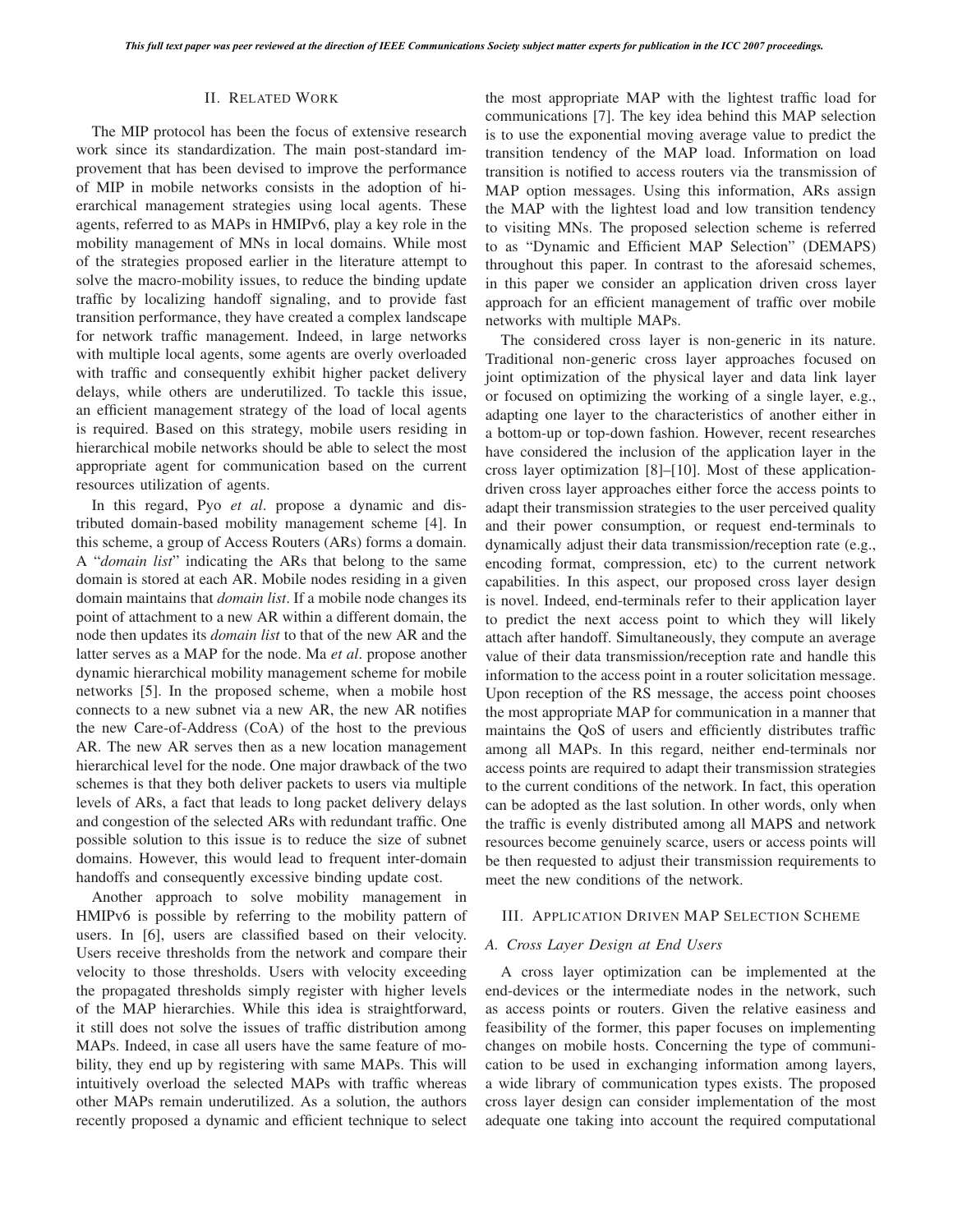load and the communication delay that may result from interactions among the layers.

At the mobile host, the physical layer of a mobile host instantly measures the radio strength or link quality. When the mobile node moves into the overlapping area of two or more wireless cells, and different signals are consequently detected by the physical and data link layers, a warning message notifying an imminent handoff event, along with a list of the new possible access points, are sent to the application layer. In case of multiple access points, the application layer refers to a set of tools to sort out the access point to which the mobile node is most likely going to be connected. Indeed the application layer may use history on the user's mobility pattern to predict the new access point. Referring to a spatial conceptual map, along with the user's personal information, its current position, and its velocity heading, the application layer can make an accurate prediction of the most probable future access point [11]. Prior knowledge on the topology of the wireless network [12] can further increase the accuracy of the prediction. Simultaneously with the prediction of the next access point, the application layer computes an average value of the data transmission/reception rate. Once the next access point is decided, the application transmission/reception rate is written down in a RS message that is sent to the access point. The RS message, as originally designed in [3], is used to solicit access points for a Router Advertisement (RA) to get a new CoA. In this regard, it should be stressed out that there are two types of mobile networks. In the first type, mobile nodes are allowed to submit RS messages. Whereas in the second type, mobile nodes receive RA messages from access points on a regular basis. This research work considers the first type of mobile networks. It should be also emphasized that the ADMAPS protocol does not generate any new signaling messages, does not modify the HMIPv6 protocol itself, nor does it require any major modifications at the end terminals.

## *B. MAP Load Notification Approach*

Similar to HMIPv6, the proposed scheme adopts the dynamic MAP discovery approach. Indeed, each access point receives MAP option messages from high-layer MAPs every  $\Delta T$  period of time. Unless otherwise specified,  $\Delta T$  is set to 1s similar to DEMAPS [7]. In ADMAPS, we consider the inclusion of information on instant loads of MAPs in the MAP option messages. Examples of parameters that can define a MAP load are memory size, CPU processing power, used bandwidth, etc. For the sake of simplicity, we define the load of a MAP as the integer part of the percentage of ratio of the number of processed packets to the total number of packets that can be processed by the MAP during the computation period of time  $(\Delta T)$ , as shown in the following equation.

$$
l_i = \lfloor (p_i + W \cdot p'_i) / C_i \times 100 \rfloor \tag{1}
$$

where  $C_i$  denotes the processing speed of the  $i^{th}$  MAP. It should be noted that a network element along the communication path can function as either a MAP or a mere router. The former case concerns packets destined to mobile nodes that are registering with the network element as their MAP, whereas the latter case relates to packets destined to nodes having other network elements as MAPs. In this vein,  $p_i$  and  $p'_i$  denote the total number of data packets forwarded by the  $i^{th}$  MAP as a mere router and the number of data packets destined to mobile nodes registered with the  $i^{th}$  MAP, respectively. Intuitively, the computational load required by a mere router to forward a data packet and that required by a MAP to transmit a data packet to a node registered with it are different. W is a weight factor that is used to reflect the difference in these two computational loads. It is assumed that access points have prior knowledge on the two parameters  $C_i$  and  $W$ . Upon computation of their loads, MAPs notify access points of this information via the seven bits of the reserved (RES) field carried in the packet header of MAP option messages.

## *C. Load Variance Computation and Update*

Let M be the number of MAPs an access point is connected to. Upon receiving MAP option messages from all MAPs, the access point computes the average load of all MAPs  $(l)$  and their load variance  $(V)$  as follows.

$$
\bar{l} = \frac{1}{M} \sum_{k=1}^{M} l_k, \quad V = \frac{1}{M} \sum_{k=1}^{M} (l_k - \bar{l})^2
$$
 (2)

The access point updates these two parameters whenever the load of MAPs changes. Let us assume that the load of the k*th* MAP changes from  $l_k$  to  $l'_k$ . The change in the load variance of MAPs,  $\Delta V$ , can be computed as follows.

$$
\Delta V = \Delta \bar{l} \left( 2 \left( l_k - \bar{l} \right) + \left( M - 1 \right) \Delta \bar{l} \right) \tag{3}
$$

where  $[\Delta \bar{l} = (l'_k - l_k)/M]$ . Accordingly, the load of the k<sup>th</sup> MAP the load average and variance of all MAPs will be MAP, the load average and variance of all MAPs will be updated as follows.

$$
l_k \leftarrow l'_k, \quad \bar{l} \leftarrow \bar{l} + \Delta \bar{l}, \quad V \leftarrow V + \Delta V \tag{4}
$$

## *D. MAP Selection Mechanism*

The key philosophy behind the MAP selection procedure in ADMAPS consists in selecting the MAP that renders the load variance of all MAPs minimum. To best explain the mechanism of the ADMAPS, we consider the case of a single handoff. We consider a scenario where a mobile node (MN) performs handoff to an access point (AP). Prior to handoff, MN transmits a RS message informing AP of its average data reception/transmission rate  $b<sup>1</sup>$  and the IP address of the MAP  $(MAP<sub>i</sub>)$  it has been registering with. Using these information, AP envisions all possible scenarios where MN shifts its registration from  $\text{MAP}_i$  to  $\text{MAP}_j$  and estimates the load variance of MAPs in each scenario. The MAP with the lowest load variance value is selected as next MAP (nMAP) for MN. To illustrate the idea at hand, we consider the scenario

<sup>&</sup>lt;sup>1</sup>Note that any value of *b* can be expressed as  $[b] = \sum_{i=0}^{m} (\beta_i 10^{m-i})$ <br>pere  $m = \lfloor \log_{10}(b) \rfloor$   $0 \le \beta_k \le 9$ **I** Given the usually high value of *h* where  $m = \lfloor \log_{10}(b) \rfloor$ ,  $0 \le \beta_k \le 9$ . Given the usually high value of b and since the length of RS messages is limited, rate b can be approximated and since the length of RS messages is limited, rate  $b$  can be approximated to  $[b \simeq \sum_{i=0}^{p-1} (\beta_i 10^{m-i})$  where  $p \leq m$ ]. In RS messages, only parameters  $m$  and  $(\beta_0, \beta_1, \dots, \beta_{n-1})$  are written  $(e \circ n = 3, b = 128396276$  bns m and  $(\beta_0, \beta_1, \cdots, \beta_{p-1})$  are written. (e.g.,  $p = 3, b = 128396276$  bps  $\rightarrow m = 8, \beta_0 = 1, \beta_1 = 2, \beta_2 = 8$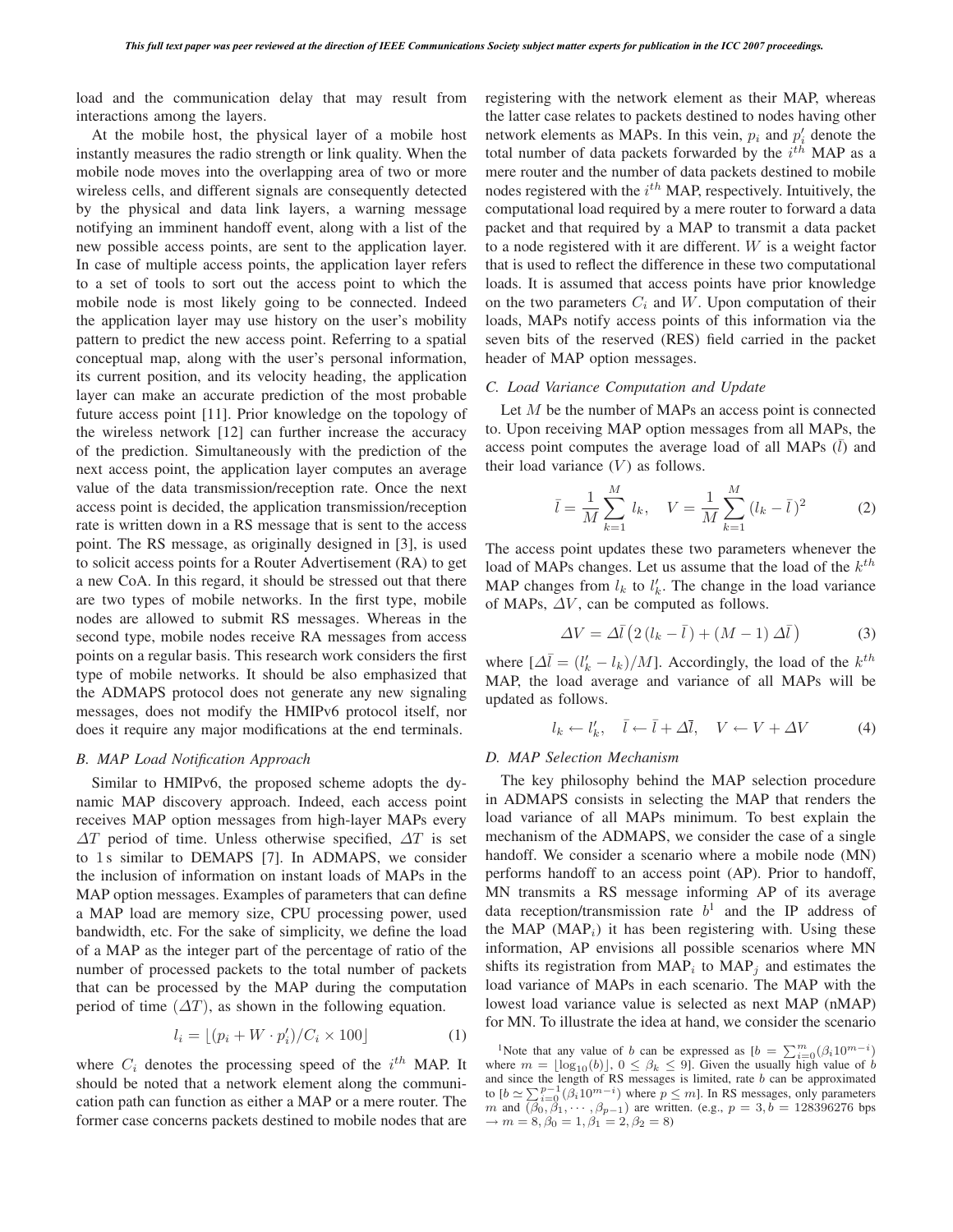

Fig. 1. Flowchart of ADMAPS.

where MN registers with  $MAP<sub>j</sub>$ . Assuming that routing is performed in a static manner over the hierarchical MAP network, the change in the load of MAPs,  $\Delta l_{ij}$ , will be

$$
\Delta \overrightarrow{l_{ij}} = b \left( \frac{\alpha_{1,j} - \alpha_{1,i}}{C_1}, \cdots, \frac{\alpha_{M,j} - \alpha_{M,i}}{C_M} \right)
$$
 (5)

where

$$
\alpha_{k,i} = \begin{cases} 1 & \text{MAP}_k \text{ exists on route to MAP}_i \\ W & k = i \\ 0 & \text{otherwise.} \end{cases}
$$
 (6)

Hence, the corresponding change in load variance  $\Delta V_{ij}$  is

$$
\Delta V_{ij} \simeq \frac{2}{M} \sum_{k=1}^{M} (l_k - \bar{l}) (\Delta l_k(i, j) - \Delta \bar{l}_{ij})
$$
(7)

where  $\Delta l_{ij}$  denotes the average value of the load variation when MN quits  $MAP<sub>i</sub>$  and registers with  $MAP<sub>j</sub>$ . Ideally, a fair distribution of traffic among all MAPs is possible only when the next MAP is selected in a way that  $\Delta V_{ij}$  is minimum. However, when the loads of MAPs are not that dispersal, change of MAP may put limitation on the performance of the ADMAPS. Indeed, a mobile node may be requested to register with a new MAP, different than the old MAP it was previously using, whereas it could have kept using the same old MAP without fearing any congestion of the latter. Such a scenario will ultimately oblige the MN to register again with its Home Agent (HA) and Corresponding Node (CN). All of these steps are admittedly unnecessary and may defeat the purpose of having HMIPv6 in the first place. As a remedy to this issue, MNs should be requested to register with new MAPs only when the old MAP is not accessible from the new access point or its load is relatively higher compared with other MAPs accessible from the new access point. In ADMAPS, if a mobile node can keep registering with the same old MAP,  $MAP<sub>i</sub>$ , and the load of the latter is not higher by  $L<sub>th</sub>$  than the load of other MAPs, MN is exempted from changing its MAP. When the network traffic is dispersal among MAPs, MN will be requested to register with the new MAP (nMAP) that results in the minimum value of the variance of MAPs load.

$$
nMAP = \underset{j}{\arg\min} \{ \Delta V_{ij} \, | \, j \in \{1, \dots, M\} \} \tag{8}
$$

The average and variance of all MAPs' loads are then updated as follows.

$$
\bar{l} \leftarrow \bar{l} + \Delta \bar{l}_{ij}, \quad V \leftarrow V + \Delta V_{ij}
$$
\n(9)

The working of ADMAPS is summarized in the flowchart of Fig. 1. Access points first refer to information on MAPs loads sent in MAP option messages to update the load variance of MAPs. Upon handoff of a mobile node receiving or transmitting data at a particular rate and registering with a particular MAP (pMAP), the access point in question first decides whether the mobile node should change its current MAP based on the load dispersion among all MAPs. If yes, it considers all possible scenarios for the mobile node to change its MAP and estimates the corresponding load variance of MAPs in each scenario. The MAP (nMAP) that leads to the minimum value of the load variance is selected and is advertised to the mobile node. This yields a better and fair distribution of traffic among all MAPs as will be shown in the next section.

#### IV. PERFORMANCE EVALUATION

In this section, we evaluate the performance of ADMAPS via simulations. To simulate mobile users with frequent handoffs at random times in random directions, we consider the case of pedestrian mobile users roaming within crowded areas, such as university campuses or Central Business Districts (CBDs). The mobility pattern of such a population of users is modeled using the "Outdoor to Indoor Pedestrian" model [13]. In this model, upon walking a distance of five meters, users change their moving speeds. The speed of a user follows a normal distribution with an average and a standard deviation value equal to 3 km/h and 0.3 km/h, respectively. As for the moving directions, the probabilities of users to turn right, turn left, or continue moving straight forward are set to 0.25, 0.25, and 0.5, respectively.

The considered network topology consists of a two-layer MAP (three-tiered) network with cross-links as shown in Fig. 2. In addition to its generality and simplicity, this threetiered network topology represents the optimum hierarchy level for hierarchical mobile environments [14]. In the high hierarchy, two MAPs (MAPs 1 and 2) are placed. They are connected to HA and CN. The low hierarchy is formed of four MAPs, each serving four access points with transmission range equal to 75 meters. The distance between adjacent access points is set to 100 meters. The one-way propagation delay from HA or CN to high hierarchy MAPs is set to 30 ms. The delay between two MAPs or a MAP and an AR is set to 4 ms. The wireless link delay is set to 2 ms. To avoid packet drops due to congestion of links, all links are given a sufficiently large capacity (e.g., 155 Mbps). The simulation is run for 1800 s. The first 200 s are used for stabilizing the system. They are thus not used in the evaluation. 100 MNs are randomly dispersed over the coverage areas of the access points. 80 MNs receive packets at a rate of 200 pkts/s and the remaining 20 MNs receive data at a rate of 100 pkts/s. The packet size is set to 1 kB. To investigate the performance of the system in case of sudden changes in network dynamics, 10 MNs, residing in MAP3, are simulated to simultaneously perform handoff at 1000 s after the start of the simulation. The simulation is run for 30 times and the presented results are an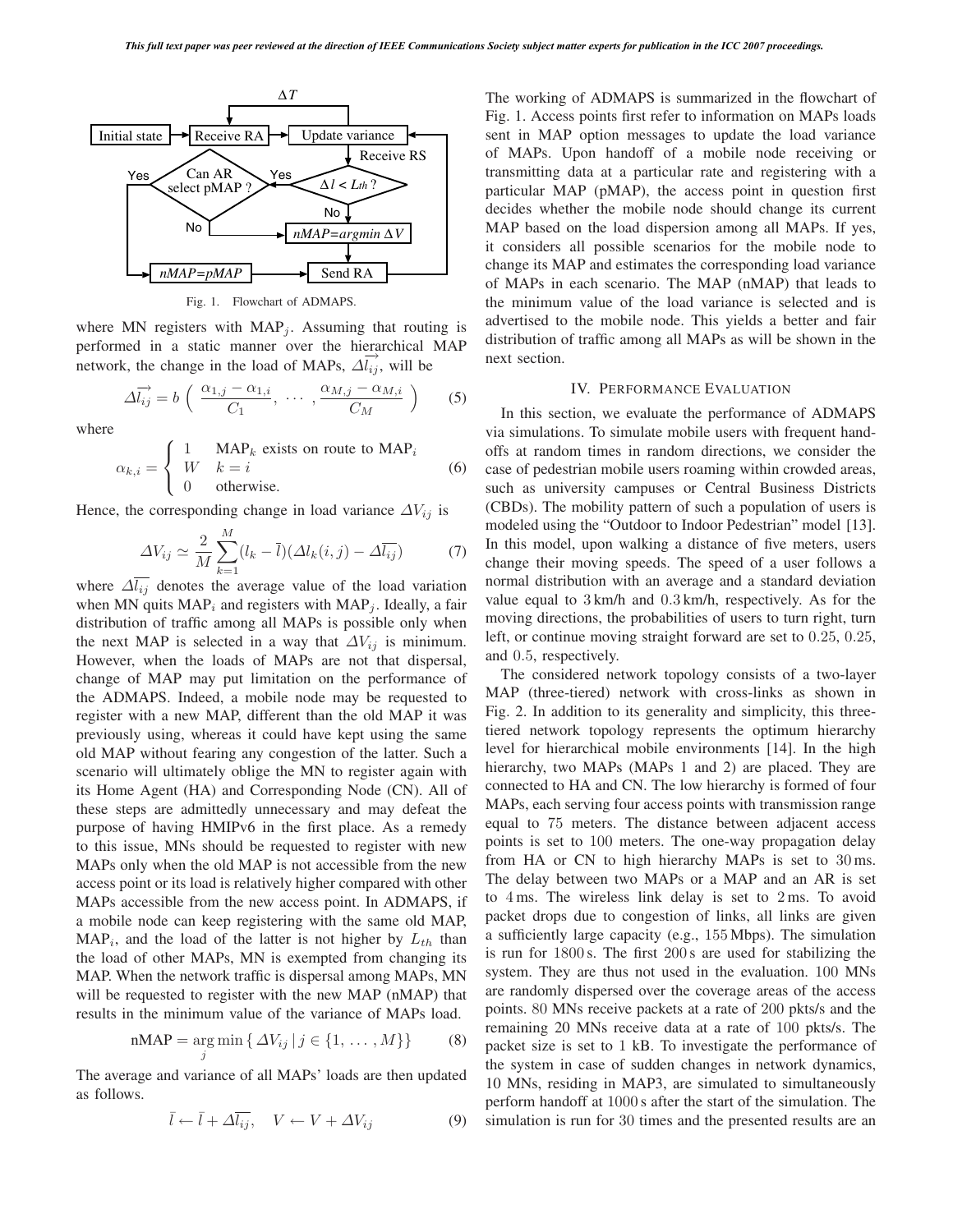ļ



average of the total simulation runs. The MAP characteristics are summarized in Table I.

In the performance evaluation, HMIPv6 [2], DEMAPS [7], and HMIPv6-UP [6] are used as comparison terms. To avoid load concentration at high hierarchy MAPs, maximum of 50 MNs are allowed to register with them. Other nodes have to register with low hierarchy MAPs. In HMIPv6-UP, users with velocity exceeding a specific threshold register with high hierarchy MAPs. In the simulation, this threshold is set to the average velocity of users 3 km/h. In ADMAPS, the threshold  $L_{th}$  is set to 10%. In the performance evaluation, the frequency of binding update messages sent to HA and the load transition of MAPs are used as quantifying parameters. The ratio of binding update messages is defined as follows.

"BUS to HA ratio" = 
$$
\frac{\text{Number of BUs to HA}}{\text{Total number of BUs}} \times 100
$$
 (10)

It should be noted that by ensuring small values of this ratio, short handoff delays can be guaranteed and packet drops can be avoided during the handoff operation. Table II shows the BU ratios in case of the four simulated schemes. The results indicate that DEMAPS and HMIPv6-UP generate the highest number of BU messages to HA. The reason behind the performance of HMIPv6-UP underlies beneath the setting of the velocity threshold. Indeed, as the velocity of users changes during the simulation time and goes beyond or above the threshold, users frequently change the hierarchy level of their MAPs. This incurs high BU messages. In case of DEMAPS, the high ratio of BU messages is attributable to the frequently changing conditions of the network. Effectively, in DEMAPS, mobile users performing handoff register with the MAP that has the lightest load. As the load of MAPs frequently changes as well, mobile nodes end up by frequently registering with different MAPs. This ultimately results in a high number of BU messages. Compared to the other schemes, the proposed scheme exhibits the lowest ratio of BU messages. This is attributable to the fact that ADMAPS intrigues users to register with new MAPs only when the MAPs show significant vari-

TABLE II

BUS TO HA RATIO.

|                 | HMIP <sub>v</sub> 6 | HMIP <sub>v</sub> 6-UP | <b>DEMAPS</b> | <b>ADMAPS</b> |
|-----------------|---------------------|------------------------|---------------|---------------|
| BUs to HA ratio | $33.3\%$            | $63.2\%$               | 65.9%         | $26.2\%$      |
|                 |                     |                        |               |               |

ance in their load distribution. As for HMIPv6, the relatively small ratio of BU messages is due to the ability of high hierarchy MAPs to manage half of the simulated population of users. Fig. 3 plots the load transition of MAPs. For the sake of illustration, we consider the load transition of the two high hierarchy MAPs, MAP1 and MAP2, and only MAP3 from the low hierarchy MAPs. Here, it should be emphasized that MAPs 4, 5, and 6 exhibit the same behavior as that of MAP 3. The figure demonstrates that DEMAPS and ADMAPS distribute well the traffic among the two hierarchies of MAPs. In case of HMIPv6, the number of users that register with high hierarchy MAPs is limited to 50 and that puts constraints on low hierarchy MAPs as they have to deal with high traffic load. In case of HMIPv6-UP, mobile nodes register with different MAPs as their velocity become beyond or above the velocity threshold. This operation leads to dispersion in the traffic load among all the MAPs. This dispersion can be managed by dynamic setting of the velocity threshold to optimum values. However, a successful setting of the velocity threshold depends on different factors related to the mobility patterns of users and is, in most cases, not possible. In contrast to these two schemes, DEMAPS and ADMAPS exhibit a good distribution of traffic load among MAPs. This is attributable to their strategy to select the MAP with the lightest load or the one that leads to minimum variance in traffic loads among all MAPs. This operation avoids then the concentration of traffic load at only specific MAPs. Moreover, to avoid unnecessary BU messages, ADMAPS advertises new MAPs to users only when their data transmission/reception rate results in a load variance of more than 10 % among all MAPs. In the figure, we observe that the load variance among all MAPs is maintained at this value in case of ADMAPS.

## V. CONCLUSION

This paper aimed at solving the issue of traffic distribution among MAPs in HMIPv6. The proposed mobility management strategy is an application driven cross layer approach. In the proposed strategy, access points receive information on the data transmission/reception rate of users through minor changes in the RS messages. Simultaneously, access points receive information on the MAP loads on a periodic basis. Upon handoff of a mobile user to an access point, the access point refers to the transmission/reception rate of the user's application to decide which MAP the user should be registering with. The selection of MAPs is performed in a way that the load variance of all MAPs is maintained minimum. The efficiency of the proposed ADMAPS scheme in distributing traffic among MAPs is verified and confirmed by simulations. While the obtained results are encouraging, a major drawback of ADMAPS may consist in its processing power required for computing load variance at access points for each newly